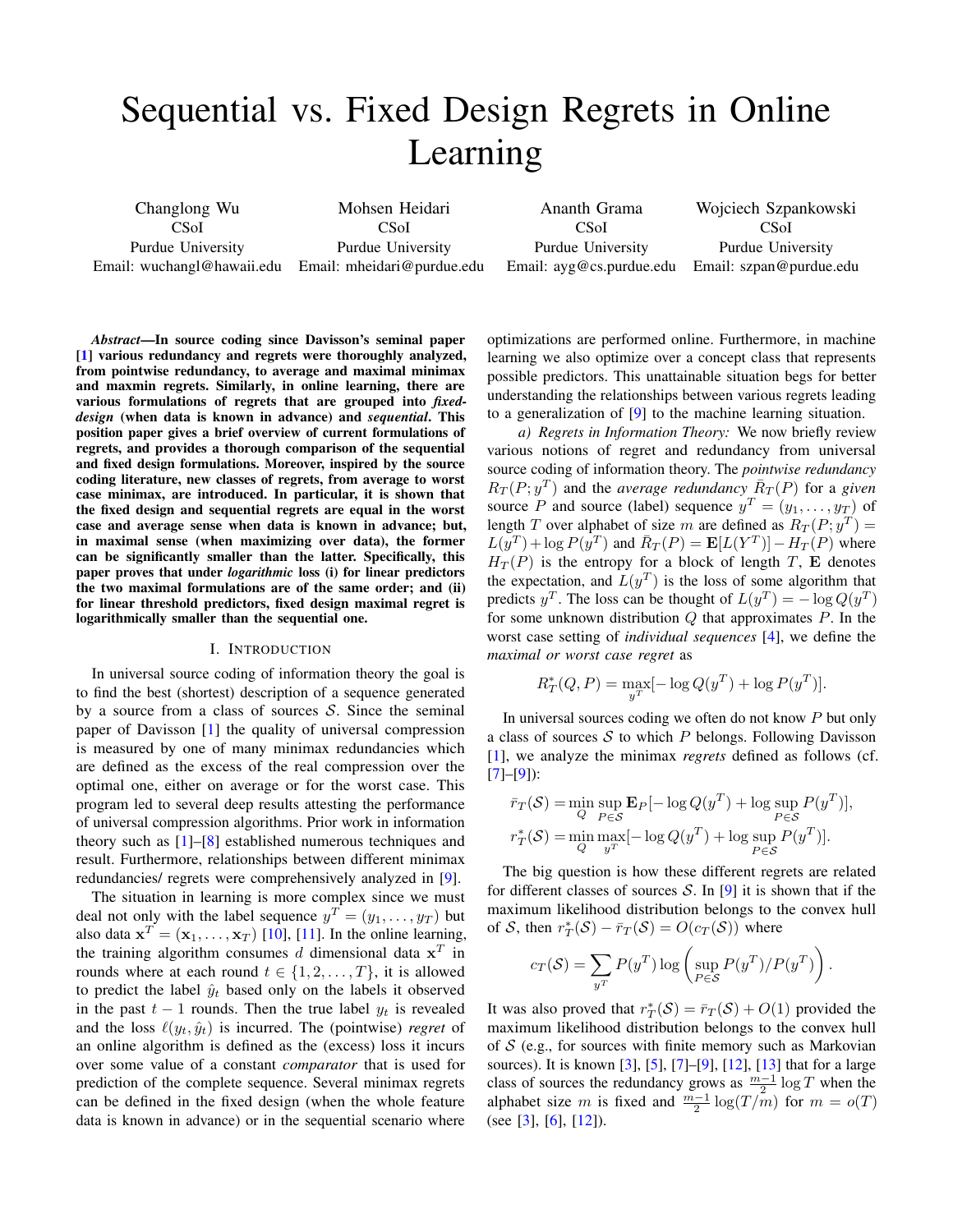*b) Regret in Online Learning:* We phrase our online learning problem in terms of a game between nature/ environment and a learner/predictor. Broadly, the learner's objective is to process past observations to predict the next realization of nature's labeling sequence. At each round  $t \in \mathbb{N}$ , let  $y_t$  be the true label yet to be revealed. At each time  $t$ , the learner obtains a *d* dimensional input/ feature vector  $x_t \in \mathbb{R}^d$ . In addition to  $x_t$ , the learner may use the past observations  $(x_r, y_r)$ ,  $r < t$  to make a prediction  $\hat{y}_t$  of the true label. Therefore, the prediction can be written as  $\hat{y}_t = g_t(y^{t-1}, \mathbf{x}^t)$ , where  $g_t$  represents the strategy of the learner to obtain its prediction based on the past and current observations. Hence, the learner is modeled by the sequence of predicting actions  $q_t, t > 0$ . Once a prediction is made, the nature reveals the true label  $y_t$  and the learner incurs some *loss* evaluated based on a predefined function  $\ell : \mathcal{Y} \times \mathcal{Y} \to \mathbb{R}$ , where  $\mathcal{Y}$  and  $\mathcal{Y}$  are the prediction and label domains respectively.

In regret analysis, we are interested in comparing the accumulated loss of the learner with that of the best strategy within a predefined class of predictors (experts) denoted as  $H$ . More precisely,  $H$  is a collection of predicting functions  $h: \mathbb{R}^d \mapsto \hat{y}$ , with input being  $x_t$  at each time t. Therefore, given a learner  $g_t, t > 0$  and after T rounds with the realizations  $(y_t, \mathbf{x}_t)_{t=1}^T$ , the *pointwise regret* is defined as

$$
R(g^T, y^T, \mathcal{H}|\mathbf{x}^T) = \sum_{t=1}^T \ell(\hat{y}_t, y_t) - \inf_{h \in \mathcal{H}} \sum_{t=1}^T \ell(h(\mathbf{x}_t), y_t),
$$

where  $\hat{y}_t = g_t(y^{t-1}, \mathbf{x}^t)$ , and the first and the second summations represent the accumulated loss of the learner and the best predictor in  $H$ , respectively. There are two main perspectives on analyzing the regret, highlighted next.

Fixed Design: This point of view studies the minimal regret for the worst realization of the label with the feature vector  $x^T$  known in advance. Let  $g_t, t > 0$  be the strategy of the predictor. Then, the *fixed design minimax regret* is defined as

$$
r_T^{\ast}(\mathcal{H}|\mathbf{x}^T) = \inf_{g^T} \sup_{y^T} R(g^T, y^T, \mathcal{H}|\mathbf{x}^T).
$$
 (1)

Further, the fixed design *maximal* minimax regret is given by

$$
r_T^{\ast}(\mathcal{H}) = \sup_{\mathbf{x}^T} \inf_{g^T} \sup_{y^T} R(g^T, y^T, \mathcal{H} | \mathbf{x}^T).
$$
 (2)

Note that this notion was also discussed in the literature under the name of *Transductive Online Learning*, see [\[14\]](#page-5-12).

Sequential Design: In this point of view, the optimization on regret is performed at every time  $t$  without knowing in advance  $x<sup>T</sup>$  or  $y<sup>T</sup>$ . Then the *sequential minimax regret* is defined as

$$
r_T^a(\mathcal{H}|\mathbf{x}^T) = \inf_{\hat{y}_1} \sup_{y_1} \cdots \inf_{\hat{y}_T} \sup_{y_T} R(\hat{y}^T, y^T, \mathcal{H}|\mathbf{x}^T). \tag{3}
$$

Moreover, the *sequential maximal minimax regret* is [\[15\]](#page-5-13)

$$
r_T^a(\mathcal{H}) = \sup_{\mathbf{x}_1} \inf_{\hat{y}_1} \sup_{y_1} \cdots \sup_{\mathbf{x}_T} \inf_{\hat{y}_T} \sup_{y_T} R(\hat{y}^T, y^T, \mathcal{H} | \mathbf{x}^T). \tag{4}
$$

The sequential regret should be interpreted as follows. At round  $t = 1$ , the adversarial chooses a  $x_1 \in \mathbb{R}^d$  that gives the worst

regret for the best choice of  $\hat{y}_1$  for the worst choice of  $y_1$  and for the interleaved worst, best, worst choices of  $x_t$ ,  $h(\cdot)$  to compute  $\hat{y}_t$  and  $y_t$ , respectively. Then, for the given  $x_1$ , and subsequent worst/best choices, the player chooses  $\hat{y}_1$ , and the adversary chooses the worst choice of  $y_1$ .

Average Regrets: We also introduce the averaged variants of regrets. Let  $\overline{D}$  be a joint probability distribution on  $(\mathbb{R}^d, \mathcal{Y})^T$ . Then the fixed design average minimax regret is

$$
\bar{r}_T(\mathcal{H}, D|\mathbf{x}^T) = \inf_{g^T} \mathbb{E}_{Y^T \sim D_{Y^T|\mathbf{X}^T}} R(g^T, Y^T, \mathcal{H}|\mathbf{x}^T).
$$

Similarly, the sequential average minimax regret is

$$
\bar{r}_T^a(\mathcal{H}, D|\mathbf{x}^T) = \inf_{\hat{y}_1} \mathbb{E}_{Y_1} \cdots \inf_{\hat{y}_T} \mathbb{E}_{Y_T|\mathbf{x}^{T-1}y^{T-1}} R(\hat{y}^T, Y^T, \mathcal{H}|\mathbf{x}^T).
$$

*c) Main Contributions:* In the next section, we present our main results establishing relationships between fixed design and sequential minimax regrets for different hypothesis classes and loss functions. Throughout, we assume binary labels  $y_t$  and bounded features  $\mathbf{x}_t$  living in  $\mathbb{R}^d$ . We prove in Theorem [1](#page-2-0) that the sequential and fixed design regrets are equal in two cases when data is known in advance: (i) for the worst case formulation  $r_T^a(\mathcal{H}|\mathbf{x}^T) = r_T^*(\mathcal{H}|\mathbf{x}^T)$ ; and (ii) for the average sense  $\bar{r}_{T}(\mathcal{H}, D | \mathbf{x}^{T}) = \bar{r}_{T}^{a}(\mathcal{H}, D | \mathbf{x}^{T})$ . Moreover, maximizing over  $x^T$  in a fixed design scenario gives us a universal lower bound for the sequential minimax regret, that is,  $r_T^a(\mathcal{H}) \geq r_T^*(\mathcal{H})$ . Thus a question arises as to whether this lower bound is achievable or not. It turns out that the answer depends on the hypothesis classes. In Theorem [2](#page-2-1) we prove that for the logarithmic loss and linear class functions these two regrets are asymptotically equivalent. But, we show that for linear threshold predictors, the fixed design maximal regret is logarithmically smaller than the sequential one (see Theorem [3\)](#page-2-2) under log-loss. More precisely,  $r_T^a(\mathcal{H}_a) \geq T$ , while  $r^* \uparrow \uparrow \uparrow \downarrow$   $\leq \log(T+1)$ . Our main results are presented in Section [II](#page-1-1) with some proofs in Section [III.](#page-2-3)

#### II. MAIN RESULTS

<span id="page-1-1"></span>In this section, we present our main results in two categories: First, we discuss general relationships between the maximal and average fixed design and sequential minimax regrets. Then we focus on certain hypothesis classes  $H$  for which we present some precise asymptotics indicating that in some cases the maximal minimax regret  $r_T^*(\mathcal{H})$  and the sequential minimax regret  $r_T^a(\mathcal{H})$  are asymptotically equal while for other classes one can only assert that  $r_T^a(\mathcal{H}) > r_T^*(\mathcal{H})$ .

We first briefly review main techniques used in this context. There are some standard techniques to derive bounds on these two regrets. For example, when the loss function is  $\ell(\hat{y}, y) =$  $|y - \hat{y}|$  (generalized error) for any class H of binary-valued functions, one can show  $[14]$ ,  $[16]$ 

$$
r_T^*(\mathcal{H}) = O(\sqrt{\text{VC}(\mathcal{H})T}), \quad r_T^a(\mathcal{H}) = O(\sqrt{\text{Ldim}(\mathcal{H})T}),
$$

where  $VC(\mathcal{H})$  and  $Ldim(\mathcal{H})$  are the Vapnik–Chervonenkis (VC) and the Littlestone dimensions of  $H$ , respectively.

In addition to such techniques, we are aware of two main methods to analyze the regrets: (i) the *Sequential Rademacher*

<span id="page-1-0"></span><sup>&</sup>lt;sup>1</sup>Here we abused  $\hat{y}_t$  to denote a number instead of a function.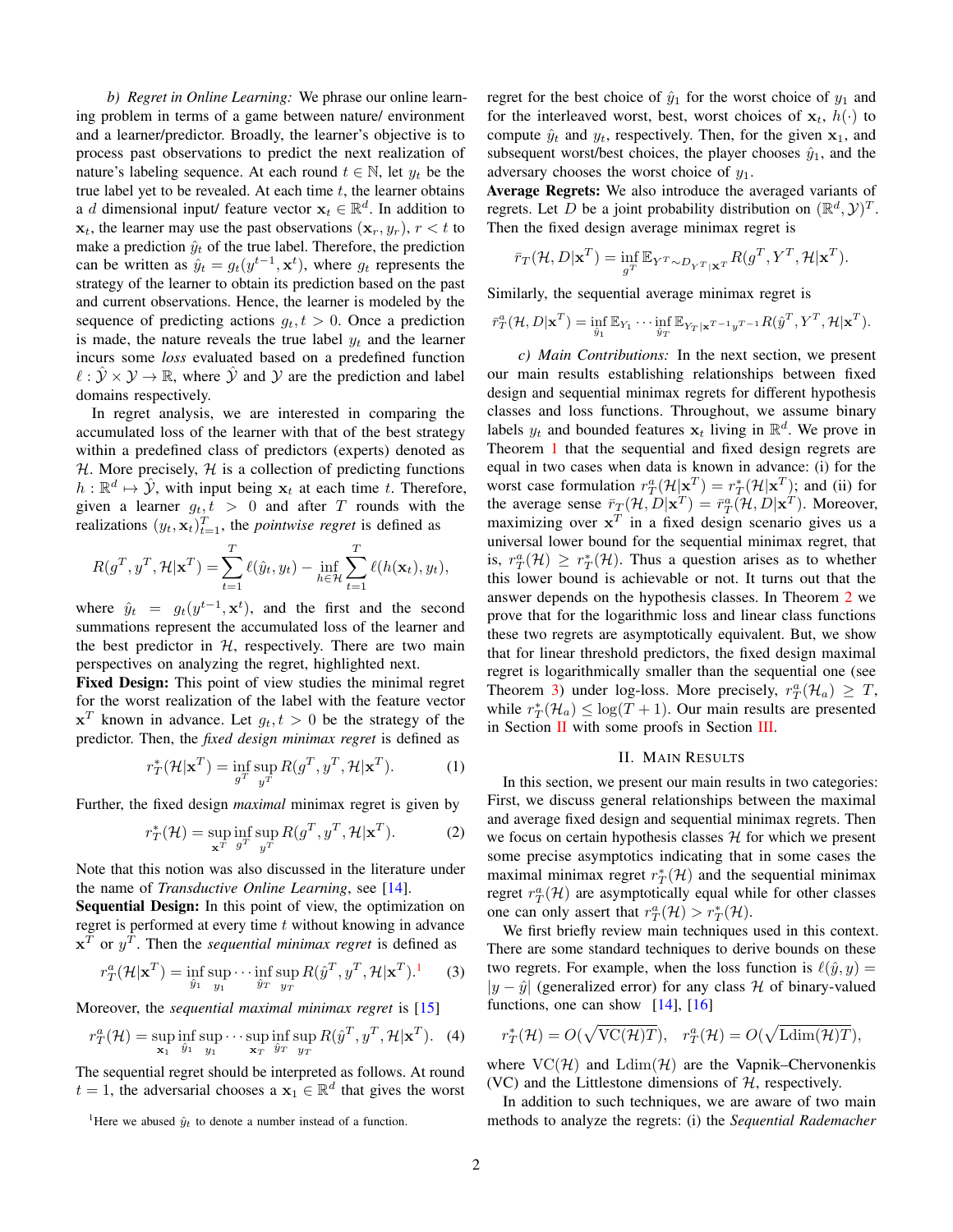*complexity* [\[15\]](#page-5-13) for the sequential regrets; and (ii) *Shtarkov Sum* for the fixed design regrets. The first approach is typically used to analyze  $r_T^a(\mathcal{H})$  and provides bounds on the regrets for general predictor classes. Namely, for  $H$  being a class of binary valued functions with the absolute loss  $\ell(\hat{y}, y) = |y - \hat{y}|$ , the sequential regret is bounded as

$$
\mathcal{R}_T^a(\mathcal{H}) \le r_T^a(\mathcal{H}) \le 2\mathcal{R}_T^a(\mathcal{H})
$$

where  $\mathcal{R}_T^a(\mathcal{H})$  is the Sequential Rademacher complexity of  $\mathcal{H}$ , see [\[15,](#page-5-13) Definition 5]. While this approach is quite successful in characterizing the regrets under absolute loss (and similarly convex bounded losses), it can be quite loose in characterizing unbounded losses [\[17\]](#page-5-15), e.g., logarithmic loss of the form  $\ell(P,$  $\mathbf{x}^T$ ) =  $-\log P(y^T|\mathbf{x}^T, \mathcal{H}).$ 

The second approach (Shtarkov sum [\[4\]](#page-5-5), [\[9\]](#page-5-2)) typically leads to precise characterizations for logarithmic losses [\[18\]](#page-5-16). Particularly, for any class  $H$  of functions with image in [0, 1] and with logarithmic loss, we have that

$$
r_T^{\ast}(\mathcal{H}) = \sup_{\mathbf{x}^T} \log S_T(\mathcal{H}|\mathbf{x}^T) = \sup_{\mathbf{x}^T} \log \sum_{y^T} \sup_{h \in \mathcal{H}} P_h(y^T|\mathbf{x}^T),
$$

where  $S_T(\mathcal{H}|\mathbf{x}^T)$  is the Shtarkov sum of H conditioned on  $\mathbf{x}^T$  [\[18\]](#page-5-16). However, the Shtarkov sum based approach can only address fixed design regrets. The main objective of this paper is to investigate the relationships between the two notions of the regrets under different losses, and develop general approaches for analyzing the regrets.

Now we present our main results. We start with relationships between the regrets for a general hypothesis class  $H$  and a general loss function  $\ell$ . The following relations between different minimax regrets hold.

<span id="page-2-0"></span>Theorem 1 (General Relations). *Let* H *be any general hypothesis class and*  $\ell$  *be any loss function. Then*  $r_T^a(\mathcal{H}|\mathbf{x}^T)$  =  $r_T^*(\mathcal{H}|{\bf x}^T)$  and  $\bar{r}_T^a(\mathcal{H}, D|{\bf x}^T) = \bar{r}_T(\mathcal{H}, D|{\bf x}^T)$  for any  ${\bf x}^T \in$  $\mathbb{R}^{dT}$  and distribution D. Furthermore,  $r_T^a(\mathcal{H}) \geq r_T^*(\mathcal{H})$ , and *the inequality is strict for certain* H*, and loss function* ℓ*.*

We now consider a few hypothesis classes and loss functions to assess the strength of the inequality in Theorem [1.](#page-2-0)

**Logarithmic loss:** Let  $f : \mathbb{R} \to [0, 1]$  be a *L*-Lipschitz function such that there exist constant c, such that for all  $B \in [-1, 1]$ ,  $f(x)$  takes the full range of  $\left[\frac{1}{2} - cB, \frac{1}{2} + cB\right] \subset [0, 1]$  with  $x \in [-B, B]$ . We denote  $\mathcal{B}_2^d$  to be unit ball of dimension d with  $\ell_2$  norm. In this subsection we consider the following hypothesis class

$$
\mathcal{H}_{f,\mathbf{w}} = \{h : \mathbb{R}^d \to \mathbb{R} : h(\mathbf{x}) = f(\langle \mathbf{w}, \mathbf{x} \rangle) : \mathbf{w}, \mathbf{x} \in \mathcal{B}_2^d\},
$$

where w is a d dimensional weight vector and  $\langle w, x \rangle$  is the scalar product. For any  $h \in \mathcal{H}$ , we interpret  $h(\mathbf{x}) \in [0, 1]$  as the probability assigned to  $Y = 1$ . Therefore, the logarithmic loss function corresponding to  $h(\mathbf{x})$  equals to  $\ell(h(\mathbf{x}), y) =$  $-\log|1 - h(\mathbf{x}) - y|$ , for all  $y \in \{0, 1\}$ . We just observe that this loss function is equivalent to the logarithmic loss function of the correct classification probability, that is,  $\ell(h(\mathbf{x}))$ ,  $y$ ) =  $-\log P(Y = y|\mathbf{x})$ .

<span id="page-2-1"></span>**Theorem 2.** If  $d = O(T^{1/2-\epsilon})$ , then the regret for the *hypothesis class*  $\mathcal{H}_{f,\mathbf{w}}$  *and the log-loss function satisfies* 

$$
r_T^*(\mathcal{H}_{f,\mathbf{w}}) = \Theta(d \log T), \quad r_T^a(\mathcal{H}_{f,\mathbf{w}}) = \Theta(d \log T).
$$

*In summary,*  $r_T^*(\mathcal{H}_{f,\mathbf{w}}) \asymp r_T^a(\mathcal{H}_{f,\mathbf{w}})$ *.* 

Theorem [2](#page-2-1) shows that the  $d \log T$  upper bound holds for any L-Lipschitz function  $f$ , while in [\[19\]](#page-5-17) the author considers only the case when the second derivative of  $\log(1/f(x))$  is bounded (see  $[19,$  Equation  $(19)]$ )<sup>[2](#page-2-4)</sup>.

Lastly, we end this section with studying regrets for linear threshold predictors. In particular, we can prove our third main result in the following theorem. The proof is rather standard and left to the reader due to the lack of space.

<span id="page-2-2"></span>**Theorem 3.** Let  $\mathcal{H}_a = \{h_a : h_a(x) = 1\{x \ge a\}, a, x \in \mathbb{R}\}\$  be *the class of all linear threshold functions. If*  $\ell(y_t, \hat{y}_t) = |y_t - \hat{y}_t|$ *, i.e., the absolute loss, then*

$$
r_T^a(\mathcal{H}_a) \ge \frac{T}{2}
$$
, and  $r_T^*(\mathcal{H}_a) \le O(\sqrt{T \log T})$ .

*If*  $\ell(y_t, \hat{y}_t) = -\log|1-y_t - \hat{y}_t|$ , *i.e., the logarithmic loss, then*  $r_T^a(\mathcal{H}_a) = T$  and  $r_T^*(\mathcal{H}_a) = \log(T+1)$ .

The above results lead us to the following open problem:

Problem 1 (Open Problem). *Under what conditions on the class*  $H$  *do we have*  $r_T^a(\mathcal{H}) \asymp r_T^*(\mathcal{H})$  *for the log-loss?* In *particular, suppose the fat-shattering number and sequential shattering number as in [\[15\]](#page-5-13) are of the same order, do we have*  $r_T^a(\mathcal{H}) \leq poly\log(T)r_T^*(\mathcal{H})$ ?

We should remark that without any restriction on  $H$ , for any function  $f(T) \leq T$ , we can construct a class H such that  $r^*_T(\mathcal{H}) \leq O(\log T)$  but  $r^a_T(\mathcal{H}) \geq f(T)$  for infinitely many T and  $r_T^a(\mathcal{H} \leq O(f(T))$ . This is achieved by choosing  $\mathcal{H}$  such that the sequential fat-shattering number scales much faster than the fat-shattering number (by e.g., embedding the linear threshold functions).

### III. PROOF OF THE MAIN RESULTS

#### <span id="page-2-3"></span>*A. Proof of Theorem [1](#page-2-0)*

We start with the following lemma.

**Lemma 1.** Let  $A, B$  be two sets, and  $f : A \times B \to \mathbb{R}$  be an *arbitrary function, then*

$$
\inf_{g \in \mathcal{G}} \sup_{b \in B} f(g(b), b) = \sup_{b \in B} \inf_{a \in A} f(a, b),
$$

*where*  $G = A^B$  *is the class of all functions from*  $B \to A$ *.* 

*Proof:* The proof is similar to the idea in the proof of  $[15,$  Lemma 3]. For any  $b$ , we define function  $\hat{g}(b) = \arg \min_{a \in A} f(a, b)$ . We have  $\sup_{b \in B} f(\hat{g}(b), b) =$  $\sup_{b \in B} \inf_{a \in A} f(a, b)$ . Thus, we have LHS  $\le$  RHS. To see the converse, let  $g^* = \arg \min_{g \in G} (\sup_{b \in B} f(g(b), b))$ . We have  $\sup_{b \in B} f(g^*(b), b) \ge \sup_{b \in B} \inf_{a \in A} f(a, b)$  since in the

<span id="page-2-4"></span><sup>&</sup>lt;sup>2</sup>Note that the result in  $[20]$  also implies a similar upper bound, but has a worse leading constant.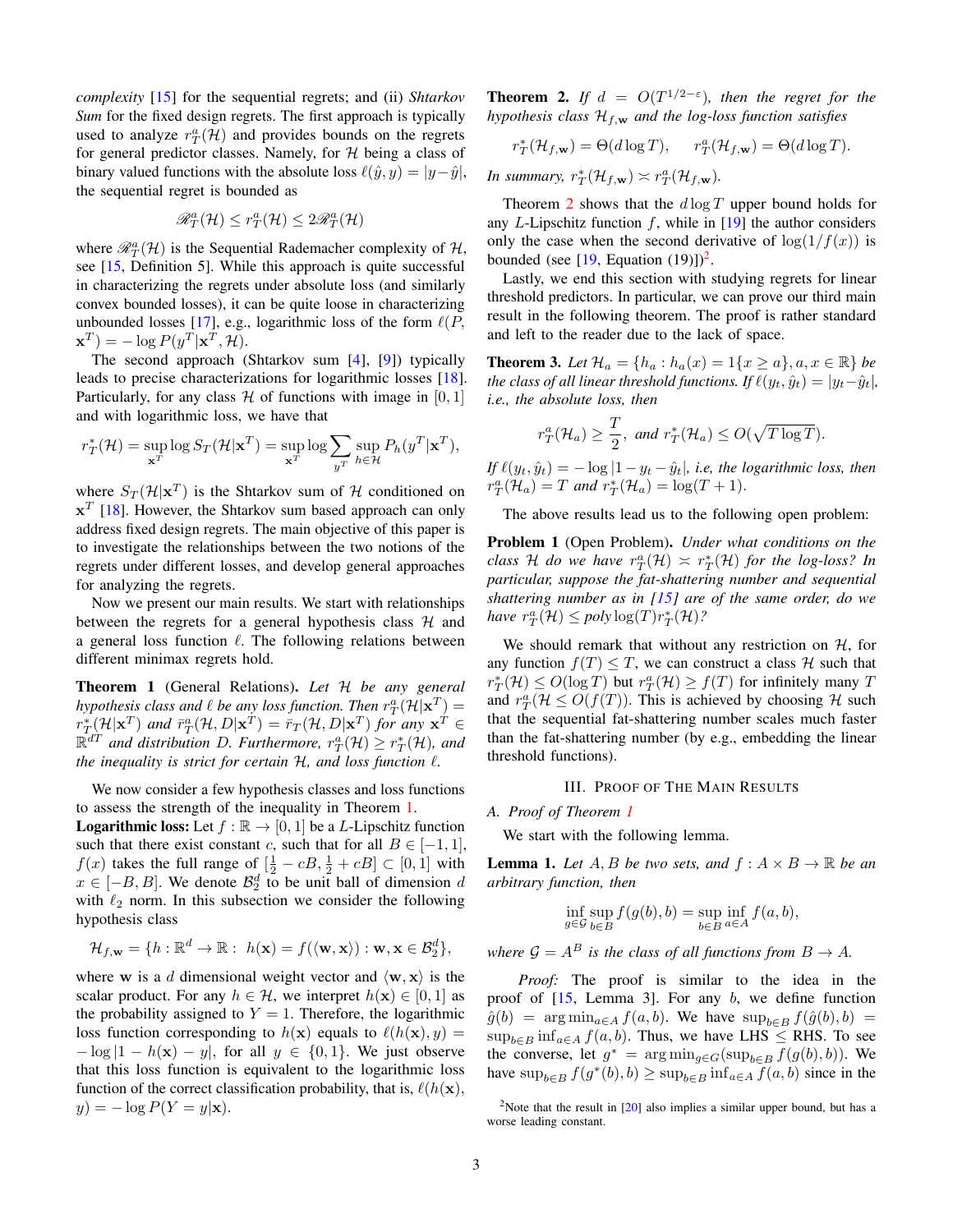former term the first argument in  $f(a, b)$  is fixed while the second term has an infimum. This implies LHS  $\geq$  RHS.

The first part of Theorem [1](#page-2-0) follows from the next lemma.

# **Lemma 2.** For any function  $f : \hat{Y}^T \times \hat{Y}^T \to \mathbb{R}$ , we have

$$
\inf_{g_1 \in \mathcal{G}_1, \dots, g_T \in \mathcal{G}_T} \sup_{y^T \in \mathcal{Y}^T} f(g_1(\emptyset), g_2(y_1), \dots, g_T(y^{T-1}), y^T)
$$
\n
$$
= \inf_{\hat{y}_1 \in \hat{\mathcal{Y}}} \sup_{y_1 \in \hat{\mathcal{Y}}} \dots \inf_{\hat{y}_T \in \hat{\mathcal{Y}}} \sup_{y_T \in \hat{\mathcal{Y}}} f(\hat{y}^T, y^T),
$$

*where ≬ is empty string.* 

*Proof:* We prove the lemma by induction on T, the case for  $T = 0$  is trivial since  $q_1$  is simply an element in  $\hat{y}$ . Note that  $\inf_{\hat{y}_T} \sup_{y_T} f(\hat{y}^T, y^T)$  can be viewed as a function over  $\hat{\mathcal{Y}}^{T-1} \times \hat{\mathcal{Y}}^{T-1}$ . By induction hypothesis for  $T-1$ , we have

$$
\inf_{\hat{y}_1 \in \hat{\mathcal{Y}}}\sup_{y_1 \in \mathcal{Y}} \dots \inf_{\hat{y}_T \in \hat{\mathcal{Y}}}\sup_{y_T \in \mathcal{Y}} f(\hat{y}^T, y^T) = \inf_{y^T - 1} \sup_{y^T - 1} \inf_{\hat{y}^T} \sup_{y_T} f(g_1(\emptyset), \dots, g_{T-1}(y_1^{T-2}), y_1^{T-1}, \hat{y}_T, y_T).
$$

By Lemma 1, for any  $g^{T-1}$ , we have

$$
\sup_{y^{T-1}} \inf_{\hat{y}^{T}} \sup_{y_{T}} f(g_1(\emptyset), \cdots, g_{T-1}(y^{T-2}), y^{T-1}, \hat{y}_{T}, y_{T}) = \inf_{g_{T} \in \mathcal{G}_{T}} \sup_{y^{T}} f(g_1(\emptyset), \cdots, g_{T}(y_1^{T-1}), y_1^{T}).
$$

Putting  $\inf_{g_1^{-1}}$  on both side one will finish the proof.

Note that the average case part in Theorem [1](#page-2-0) follows from similar argument as above by notice that  $\inf_{g} \mathbb{E}_X f(g(X))$ ,  $X$ ) =  $\mathbb{E}_X$  inf<sub>a</sub>  $f(a, X)$ . The final part follows from the minimax inequality  $\inf_a \sup_b f(a, b) \ge \sup_b \inf_a f(a, b)$  since we can iteratively interchange  $\sup_{\mathbf{x}_t}$  and  $\inf_{\hat{y}_t}$  in the expression of  $r_T^a$  without increase the value.

## *B. Proof of Theorem [2](#page-2-1)*

We first prove the lower bound of  $r^*_{T}(\mathcal{H}_{f,\mathbf{w}})$  by choosing a particular  $x^T$ . We partition the inputs  $x^T$  and outputs  $y^T$  into d parts where each part has length of  $T/d$ . With that, the *i*th part of the inputs and the outputs are denoted by  $x^{(i)} =$  $(\mathbf{x}_{(T/d)*(i-1)+1}, \cdots, \mathbf{x}_{(T/d)*i})$  and  $\mathbf{y}^{(i)} = (y_{(T/d)*(i-1)+1}, \cdots, \mathbf{x}_{(T/d)*i})$  $\cdots$ ,  $y_{(T/d)*i}$ ), respectively. Note that each element of  $\mathbf{x}^{(i)}$ is a vector in  $\mathbb{R}^d$ . We choose any element of  $x^{(i)}$  equal to the standard basis vector  $i \in \mathbb{R}^d$ , that is 1 at the coordinate i and 0 elsewhere.

For each  $\mathbf{x}_i, \mathbf{w} \in \mathbb{R}^d$ , we interpret  $Pr[y_i = 1 | \mathbf{x}_i] = f(\langle \mathbf{w}, \mathbf{w} \rangle)$  $|\mathbf{x}_i\rangle$  at the prediction of  $y_i$ . Which further defines a product measure  $p_{\mathbf{w}}(y^T|\mathbf{x}^T) = \prod_{i=1}^T \Pr[y_i|\mathbf{x}_i]$  over  $y^T \in \{0, 1\}^n$ . Note that for any given  $x^T$ 

$$
r_T^{\ast}(\mathcal{H}_{f,\mathbf{w}}) \ge r_T^{\ast}(\mathcal{H}_{f,\mathbf{w}}|\mathbf{x}^T) = \log S_T(\mathcal{H}_{f,\mathbf{w}}|\mathbf{x}^T),
$$

where  $S_T(\mathcal{H}_{f,\mathbf{w}}|\mathbf{x}^T)$  is the Shtarkov sum of the measures  $p_{\mathbf{w}}(\cdot|\mathbf{x}^T)$ . Therefore, it is sufficient to lower bound  $S_T(\mathcal{H}_{f,\mathbf{w}}|\mathbf{x}^T)$  which, with the above notation, is written as

$$
S_T(\mathcal{H}_{f,\mathbf{w}}|\mathbf{x}^T) = \sum_{y^T \in \{0,1\}^n} \sup_{\mathbf{w} \in \mathcal{B}_2^d} p_{\mathbf{w}}(y^T|\mathbf{x}^T).
$$

By the selection of  $x^T$  in the first paragraph and since  $\langle w, \rangle$  $\langle i \rangle = w_i$ , we have

<span id="page-3-1"></span>
$$
S_T(\mathcal{H}_{f,\mathbf{w}}|\mathbf{x}^T) = \sum_{y^T \in \{0,1\}^T} \sup_{\mathbf{w} \in \mathcal{B}_2^d} \prod_{i=1}^d P_f(\mathbf{y}^{(i)}|w_i), \quad (7)
$$

where  $P_f(\mathbf{y}^{(i)}|w_i) = f(w_i)^{k_i} (1 - f(w_i))^{T/d - k_i}$  with  $k_i$  being the number of 1s in  $y^{(i)}$ . Next, we derive a lower bound on  $S_T$  by limiting the range of w so that  $|w_i| \leq 1/\sqrt{d}$  for all  $i \in [d]$ . Therefore, we have that

$$
S_T(\mathcal{H}_{f,\mathbf{w}}|\mathbf{x}^T) \ge \sum_{y^T \in \{0,1\}^T} \prod_{i=1}^d \sup_{w_i \in [-1/\sqrt{d}, 1/\sqrt{d}]} P_f(\mathbf{y}^{(i)}|w_i)
$$
  
= 
$$
\prod_{i=1}^d \sum_{\mathbf{y}^{(i)} \in \{0,1\}^{T/d}} \sup_{w_i \in [-1/\sqrt{d}, 1/\sqrt{d}]} P_f(\mathbf{y}^{(i)}|w_i)
$$
  
= 
$$
\Big(\sum_{\mathbf{y} \in \{0,1\}^{T/d}} \sup_{w \in [-1/\sqrt{d}, 1/\sqrt{d}]} P_f(\mathbf{y}|w)\Big)^d,
$$
 (8)

where the last equality holds due to the symmetry over  $i$ . We proceed with the following lemma.

Lemma 3. *The following inequality holds:*

<span id="page-3-0"></span>
$$
\sum_{\mathbf{y} \in \{0,1\}^{T/d}} \sup_{w \in [\frac{-1}{\sqrt{d}}, \frac{1}{\sqrt{d}}]} P_f(\mathbf{y}|w) \ge \Omega(\sqrt{T/d^2}).\tag{9}
$$

*Proof:* Note that for all  $k \in [T/d]$ , there exists a constant  $C \in \mathbb{R}^+$  such that

$$
B(k, T/d) \stackrel{\text{def}}{=} \binom{T/d}{k} \left(\frac{k}{T/d}\right)^k \left(1 - \frac{k}{T/d}\right)^{T/d - k}
$$

$$
\geq C \sqrt{\frac{T/d}{k(T/d - k)}}.
$$

Note that

$$
\sum_{\mathbf{y}\in\{0,1\}^{T/d}}\sup_{w\in[\frac{-1}{\sqrt{d}},\frac{1}{\sqrt{d}}]}P_f(\mathbf{y}|w) \ge \sum_{k=T/2d-cT/d\sqrt{d}}^{T/2d+cT/d\sqrt{d}}B(k,T/d).
$$

Therefore, for each  $k$  in the above summation, we have that

$$
\frac{1}{\sqrt{k(T/d-k)}} \ge \frac{d/T}{\sqrt{\frac{1}{1/4-c^2/d}}} = \sqrt{(1/4-c^2/d)}d/T.
$$

Therefore, the LHS of [\(9\)](#page-3-0) is lower bounded by

$$
C\sqrt{(1/4-c^2/d)}\sqrt{\frac{T}{d}}\frac{2c}{\sqrt{d}} = \Omega(\sqrt{T/d^2}),
$$

for  $d > 4c^2$ .

With this lemma and  $(8)$ , we find the following lower bound

,

$$
S_T(\mathcal{H}_{f,\mathbf{w}}|\mathbf{x}^T) \ge c_1^d \left(\frac{T}{d^2}\right)^{d/2}
$$

for some constant  $c_1$  independent of  $T, d$ . As a result,

 $r^*_{T}(\mathcal{H}_{f,\mathbf{w}}) \ge \log S_T(\mathcal{H}_{f,\mathbf{w}}|\mathbf{x}^T) \ge d/2\log T - d\log d + d\log c_1,$ which completes the proof of the lower bound in the theorem.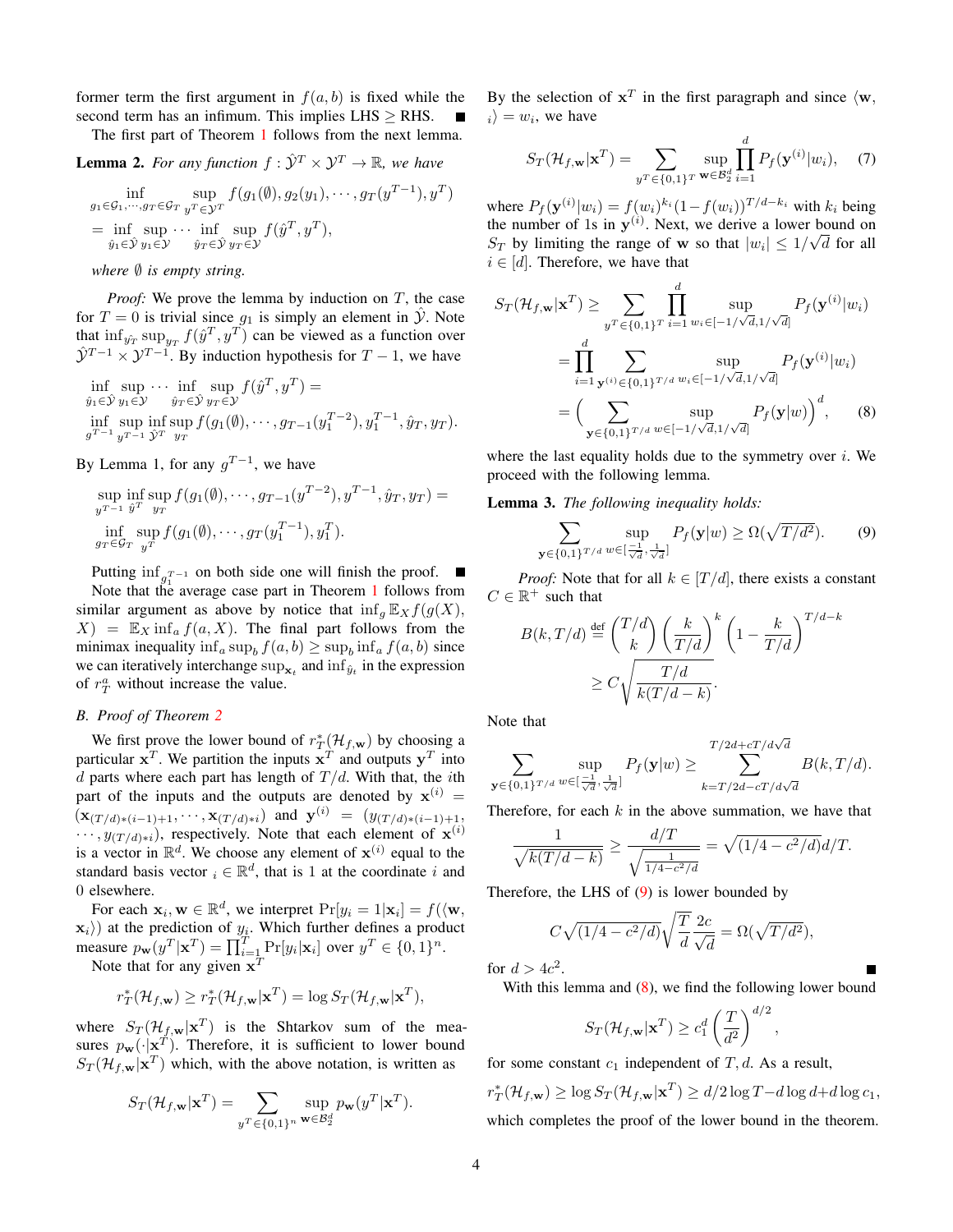We now prove the upper bound for  $r_T^*(\mathcal{H}_{f,\mathbf{w}})$ . For that, we choose a covering set G of  $\mathcal{B}_2^d$  such that any point in  $\mathcal{B}_2^d$  is  $d/LT^2$  close to some point in G under  $\ell_2$  distance. Clearly, we have  $|\mathcal{G}| \le (3LT^2/d)^d$  since the covering number is upper bounded by packing number of half radius. For any given  $x_1, \dots, x_T$  and  $w \in \mathcal{B}_2^d$ , we can define a probability measure  $p_{\mathbf{w}}$  on  $\{0,1\}^T$  such that

$$
p_{\mathbf{w}}(y^T|\mathbf{x}^T) = \prod_{i=1}^T f(\langle \mathbf{w}, \mathbf{x}_i \rangle)^{y_i} (1 - f(\langle \mathbf{w}, \mathbf{x}_i \rangle))^{1 - y_i}.
$$

We drop the dependence of  $p_w$  on  $x^T$  for notation convenience. Define  $P$  be the class of probability measures  $p_w$  induced by parameters  $w \in \mathcal{G}$ . We define another class  $\mathcal{P}'$  such that we replace any  $p_w \in \mathcal{P}$  with  $p_w(y_i) < 1/T$  or  $> 1 - 1/T$  with  $p_{\mathbf{w}}(y_i) = 1/T$  or  $p_{\mathbf{w}}(y_i) = 1 - 1/T$  respectively. We claim that for any  $\mathbf{w} \in \mathcal{B}_2^d$  there exist  $p \in \mathcal{P}'$  such that

$$
\sup_{y^T \in \{0,1\}} p_{\mathbf{w}}(y^T) / p(y^T) \le e^d.
$$
 (10)

To see this, we choose  $w' \in \mathcal{G}$  that is  $d/LT^2$  close to w under  $\ell_2$  distance. Let p be the probability measure in  $\mathcal{P}'$  that is associated with  $p_{\mathbf{w'}}$ , i.e, p is the truncated distribution of  $p_{\mathbf{w'}}$ . We show that  $p$  is the desired distribution in  $(10)$ . For any  $i \in [T]$ , if  $p_{\mathbf{w}}(y_i) > 1 - \frac{1}{T}$ , we have  $p(y_i) \ge 1 - \frac{1}{T} - d/T^2$ (since by Lipschitz condition if  $p_{\mathbf{w}}(y_i) \geq 1 - 1/T + d/T^2$ we have  $p(y_i) = 1 - 1/T$  else we have  $p(y_i) \geq p_{\mathbf{w}}(y_i)$  $d/T^2 \geq 1 - 1/T - d/T^2$ .), which implies that (for  $d \leq T$ ) we have  $p_{\mathbf{w}}(y_i)/p(y_i) \leq 1 + 1/(T - 2)$ . As  $p(y_i) \geq 1/T$  and  $|p(y_i)-p_{\mathbf{w}}(y_i)| \le d/T^2$  (by Lipschitz condition and definition of  $\mathcal{G}, \mathcal{P}'$ , for any  $p_{\mathbf{w}}(y_i) \leq 1 - \frac{1}{T}$ , we have

$$
\frac{p_{\mathbf{w}}(y_i)}{p(y_i)} \le \frac{p(y_i) + d/T^2}{p(y_i)} \le 1 + d/T.
$$
 (11)

Putting everything together, we obtain the inequality  $\frac{p_{\mathbf{w}}(y^T)}{p(y^T)} \leq$  $(1+d/T)^T \leq e^d$ . Now, we observe that

$$
\sum_{y^T} \sup_{\mathbf{w} \in \mathcal{B}_2^d} p_{\mathbf{w}}(y^T) \le \sum_{y^T} e^d * p(y^T) \le e^d \sum_{y^T} \sup_{p \in \mathcal{P}'} p(y^T).
$$

Since the Shtarkov sum of a finite set is upper bounded by its size. We have

$$
r^*_{T}(\mathcal{H}_{f,\mathbf{w}}) \le \log |\mathcal{G}| + d = 2d \log T - d \log d + O(d),
$$

where the constant in BigOh is independent of  $T, d$ .

Next, we prove the bounds for  $r_T^a$  as well. The lower bound is straightforward as  $r_T^a \geq r_T^*$  (Theorem [1\)](#page-2-0). In what follows, we prove the upper bound on  $r_T^a$  via the achievability argument. For that, we use the Bayesian scheme introduced in [\[21\]](#page-5-19), and analyze its regret. We start with the description of this approach. Let P be a class of functions that map  $\mathcal{X}^t \times \mathcal{Y}^{t-1} \to \Delta(\mathcal{Y})$  for all  $t \in \mathbb{N}$ , where  $\Delta(\mathcal{Y})$  is the set of all probability measures on *Y*. We assume that the functions in  $\mathcal P$  are indexed by  $\Theta$ . For any  $\theta \in \Theta$ , we denote

$$
p(y^T|\mathbf{x}^T,\theta) = \prod_{t=1}^T q_\theta(y_t|\mathbf{x}^t, y^{t-1}),
$$
 (12)

where  $q_\theta$  is the probability measure in P indexed by  $\theta$  with input  $(x^t, y^{t-1})$ . Let  $p_0$  be some probability measure on  $\Theta$ . We denote

$$
p(y^T|\mathbf{x}^T) = \int p(y^T|\mathbf{x}^T, \theta) p_0(\theta) d\theta.
$$
 (13)

The Bayesian prediction rule at time  $t$  is given by

$$
\hat{p}(y_t|\mathbf{x}^t, y^{t-1}) = \frac{p(y^t|\mathbf{x}^t)}{p(y^{t-1}|\mathbf{x}^{t-1})}.
$$
\n(14)

Clearly, this is a valid prediction rule since  $p(y^t|\mathbf{x}^t)$  can be evaluated with only the observation of  $(x^t, y^{t-1})$ . Moreover, for any  $x^T$ , the probability assigned on  $y^T$  by the Bayesian rule is exactly  $p(y^T | \mathbf{x}^T)$ . The following lemma was proved in  $[21,$  Lemma 2.1] (see also  $[22,$  Theorem 1]). (Note that the lemma we present below is slightly stronger than [\[21\]](#page-5-19) since we allow the functions in  $P$  to be dependent on past  $x_t, y_t$ s, while the proof is exactly the same.)

<span id="page-4-0"></span>Lemma 4. *Let* Q *be any distribution over* Θ*, and define*

$$
L_Q(y^T|\mathbf{x}^T) = \int \log(1/p(y^T|\mathbf{x}^T,\theta))Q(\theta)d\theta.
$$

*Then for any*  $x^T, y^T$ *, we have* 

$$
\log(1/p(y^T|\mathbf{x}^T)) \le L_Q(y^T|\mathbf{x}^T) + \text{KL}(Q||p_0).
$$

**Corollary 1.** *Suppose*  $\Theta$  *is finite, and*  $p_0$  *is the uniform* distribution over  $\Theta$ . Then for any  $\mathbf{x}^T, y^T$ 

$$
\log(1/p(y^T|\mathbf{x}^T)) - \min_{\theta \in \Theta} \log(1/p(y^T|\mathbf{x}^T, \theta)) \leq \log |\Theta|.
$$

*This implies*  $r_T^a(\mathcal{P}) \leq \log |\Theta|$  *under log-loss.* 

*Proof:* Let  $\theta^*$  be the minimizer of  $\min_{\theta} \log(1/p(y^T|x^T))$ ,  $\theta$ )). Let Q be the distribution that assigns probability 1 on  $\theta^*$ . By Lemma 4, we only need to show that  $KL(Q||p_0) \leq log |\Theta|$ which follows trivially.

Now, we are ready to prove the upper bound on  $r_T^a$ . We consider the same covering set  $G$  as in the proof of Theorem [2](#page-2-1) for  $r_T^*$ . Note that, the selection of the G does not depend on the realization of  $\mathbf{x}^T, y^T$ . Moreover, the truncation for probabilities  $f(\langle \mathbf{w}, \mathbf{x}_i \rangle) > 1 - 1/T$  or  $\langle 1/T \rangle$  does not depend on future samples. We can run the Bayesian approach with uniform prior over G. By Corollary 1, we have  $r_T^a(\mathcal{G}) \leq \log |\mathcal{G}|$ . Moreover, since for any samples  $x^T, y^T$  and  $w \in \mathcal{B}_2^d$  there exists some  $p \in \mathcal{P}'$  (where  $\mathcal{P}'s$  is defined as in the proof of Theorem [2](#page-2-1) for  $r_T^*$ ) so that  $p_{\mathbf{w}}(y^T|\mathbf{x}^T)/p(y^T|\mathbf{x}^T) \le e^d$ . We have

$$
\inf_{\mathbf{w}\in\mathcal{B}_2^d}\log(1/p_{\mathbf{w}}(y^T|\mathbf{x}^T)) \ge \inf_{p\in\mathcal{P}'}\log(1/p(y^T|\mathbf{x}^T)) - d.
$$

Therefore,  $r_T^a(\mathcal{H}_{f,\mathbf{w}}) \leq 2d \log T - d \log d + O(d)$ .

## ACKNOWLEDGMENT

This work was partially supported by the NSF Center for Science of Information (CSoI) Grant CCF-0939370, by NSF Grants CCF-2006440, and CCF-2007238, and in addition by Google Research Grant.